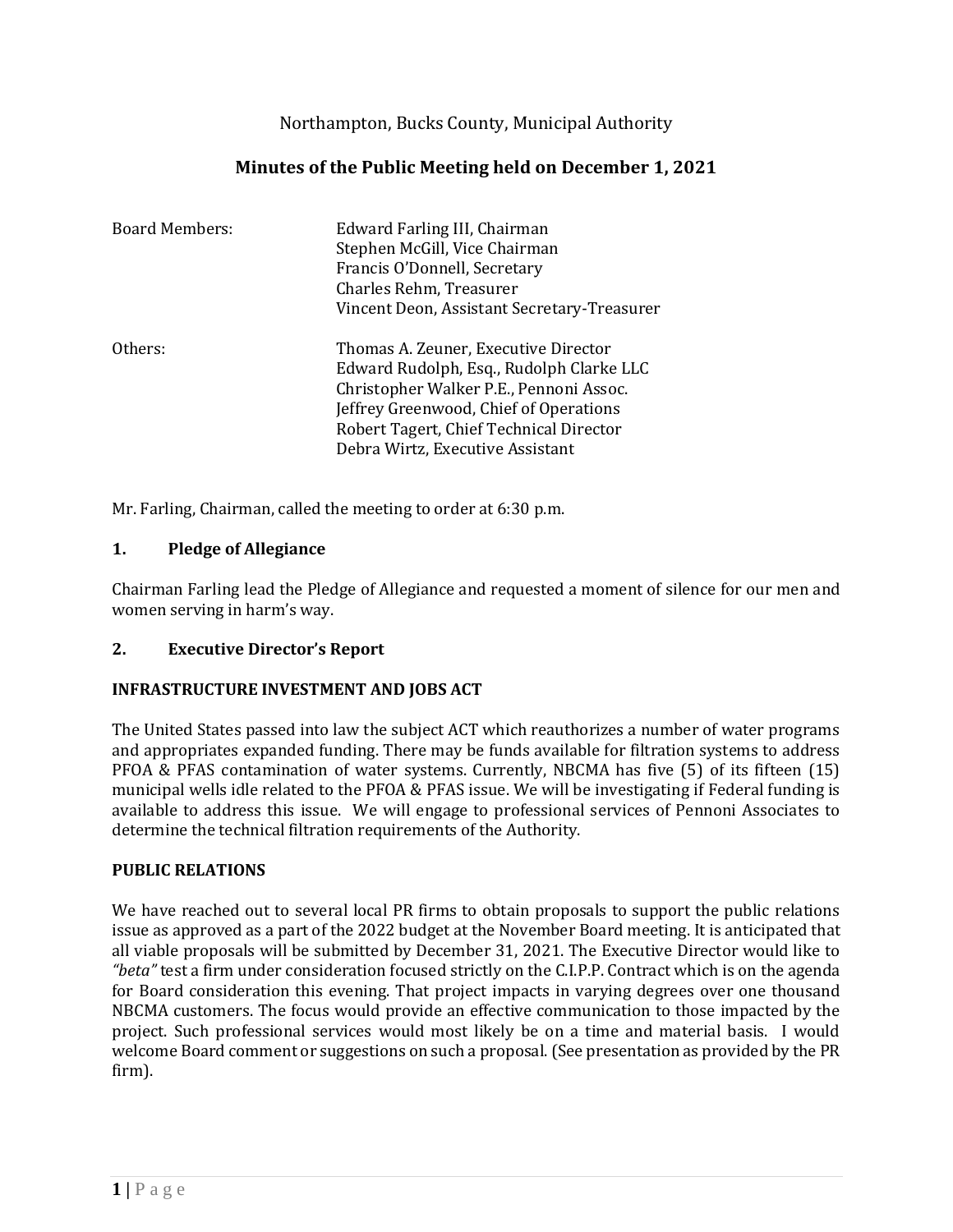## **TEAMSTER'S LOCAL 107 UNION CONTRACT (COLLECTIVE BARGAINING AGREEMENT)**

The Authority Collective Bargaining Agreement expires on December 31, 2021. A negotiation session will occur on December 15, 2021.

## **ORDINANCE NO. 492 VIOLATIONS**

As a result of "smoke testing" of select sanitary sewer lines, twenty-four (24) properties have been identified to be in violation of Northampton Township Ordinance No. 492. Certified letters have been sent providing the proper notice and documentation of such violations to the property owners. The Violation provided the property owners 90 days to remedy the Violations.

#### **NBCMA ANNUAL AUDIT**

Our annual audit began on Monday of this week. It is planned to have the completed Audit presentation by Bee Bergvall & Company as an agenda item for our February 2, 2022, public meeting.

#### **NORTHAMPTON TOWNSHIP SIDEWALK INSTALLATION PROJECT**

The Township's traffic engineer and primary contractor have run into public water utility conflicts in the scope of the project construction. Authority and Township representatives met today (December 1st) to resolve the issues. The Authority will be providing materials for one fire-hydrant (planned) and materials for the relocation of seven (7) service laterals. As a result of those discussions, the Authority will provide the labor for the relocation of the utilities (going into pits, copper lines, meter pits, meters etc..). The Township's contractor will provide the excavation and restoration required for the infrastructure relocation. The Authority materials costs is estimated at \$15,000 with 50% being reimbursed by the Municipality.

## **3. Citizens' Concerns**

None

## **4. Approval of the Minutes of November 3, 2021**

A motion (Deon-Rehm) made to approve the Minutes of November 3, 2021, passed with 4 ayes, Mr. Deon abstained.

## **5. Check Requisitions / Accounts Payable**

A motion (Rehm-Deon) adopting the following resolution(s) passed 5 with ayes.

**Requisition No. 2240** dated 11/17/2021 in the amount of \$461,422.18.

The major items paid under **Requisition No. 2240** are as follows: BCWSA – \$25,300.00; BCWSA – Water -\$175,594.46; Coyne Chemical - \$1,546.00; CSL Services Inc. - \$7,050.00; Hannon Auto Service - \$1,749.61; Independence Blue Cross - \$12,303.81; JH Shanahan - \$2,596.00; Karl Hops Inc. - \$4,552.54; LookFirst Tech. - \$1,080.00; M & M Landscaping LLC - \$3,380.00; M.J. Reider Assoc. - \$1,040.00; Pennoni Assoc. Inc. - \$63,314.51; Robert Little Inc. - \$1,794.31; Rudolph Clarke LLC - \$4,872.50; Teamsters Health & Welfare Fund - \$17,677.55; Upper Southampton MUA - \$43,254.78 and \$85,000.00 for payroll.